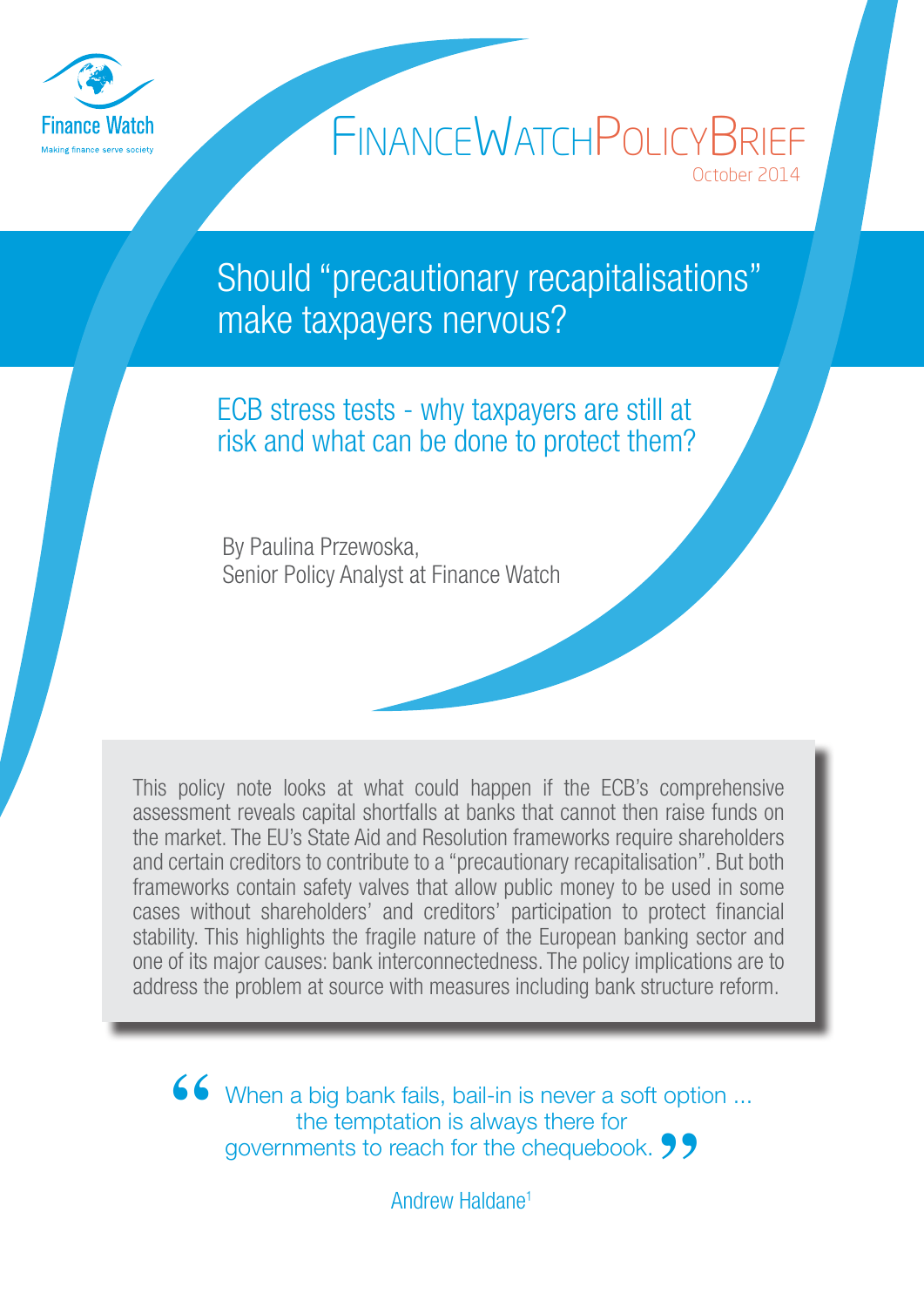# **Summary**

This policy brief looks at the EU's rules for dealing with capital shortfalls revealed in bank stress tests and points to weaknesses in the use of 'escape' and 'safeguard' clauses that could put taxpayers at risk. The EU's 2013 rules on State Aid for banks require losses to be allocated to shareholders, hybrid capital instruments holders and junior creditors before public money can be used ('burden-sharing'); from 2016 the EU's new bank recovery and resolution framework (BRRD/SRM) will generally require all unsecured creditors to participate in loss-taking ('bail-in') before public money can be used.

Both sets of rules aim to avoid the injection of public funds unless shareholders and creditors have taken losses first. However, BRRD/SRM contains an 'escape' clause under which, if an otherwise solvent bank cannot fill a capital shortfall identified in an ECB stress test, a Member State can inject public money without first bailing in creditors. The circumstances in which this can happen, linked to protecting financial stability, are open to some interpretation, thus undermining the BRRD/SRM regime and its ability to curb moral hazard.

If the 'escape' clause is invoked, any use of public funds must still comply with State Aid rules on burden-sharing. However a 'safeguard' clause in the State Aid regime also allows for creditors to be spared if burden-sharing would endanger financial stability or lead to disproportionate results. Since the holders of bail-in able debt are usually other financial institutions the tool could transfer losses from one institution to another, risking contagion.

There seems to be a trade-off: the very high interconnectedness of the financial system means that the application of burden-sharing or bail-in could worsen systemic risk. The policy implications are therefore to tackle interconnectedness stemming mainly from finance-by-finance-for finance activities and banks' over-reliance on wholesale funding, through measures including bank structure reform.

<sup>1</sup>"BOE's Haldane: Worried Bail In Rules Won't Be Enough", Wall Street Journal, 28 May 2013 http://online.wsj.com/article/BT-CO-20130528-703047.html?mod=googlenews\_wsj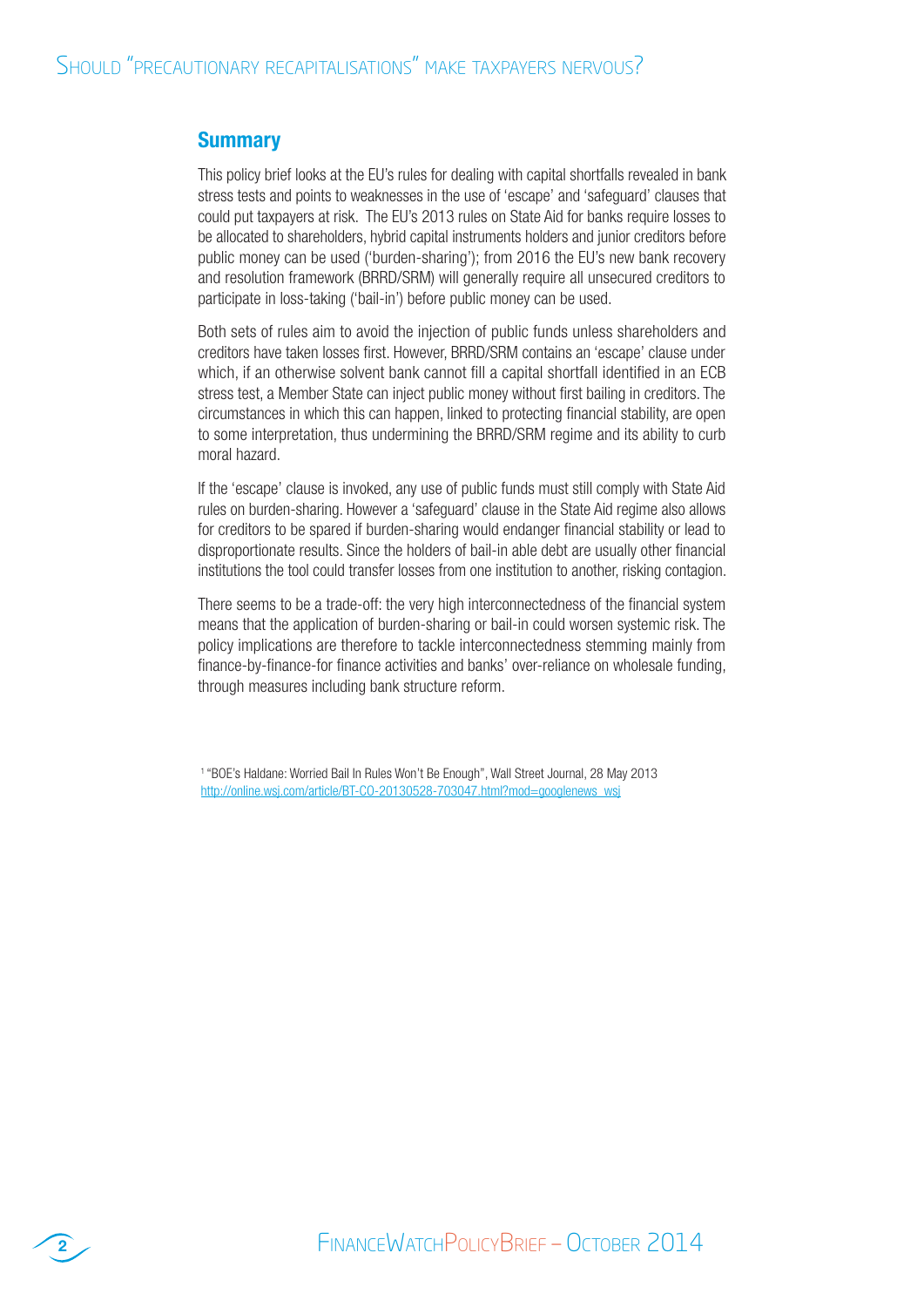### Introduction

sharing" principles mean that shareholders, hybrid capital instruments If a bank fails in a way that could have systemic consequences, the EU's current procedures allow public money to be used to protect depositors, payment systems and market confidence. Public support may take different forms such as direct recapitalisation (when a Member State buys the newly issued shares of a bank) or so-called impaired assets measures.<sup>2</sup> Under the current State Aid regime, the so-called "burdenholders and junior creditors must contribute to the recapitalisation before any public funds are used. These rules provide for an exemption from burden-sharing in the case of threats to financial stability, called a safeguard clause.

Under the new framework for the recovery and resolution of credit institutions (BRRD/SRM), which will enter into force in 2015 and apply fully from 2016, the scope of private creditors that would contribute to recapitalisation before and after bank failure will be widened to generally include all unsecured creditors, although some specific categories of creditors will be excluded.<sup>3</sup> The idea is to reduce **moral hazard**: since a wider pool of private creditors would take losses, the risk of taxpayer's involvement should be lower. If creditors and shareholders are to take the losses instead of taxpayers it should also increase accountability and limit excessive risk taking.

BRRD/SRM contains however an 'escape' clause in case of a precautionary recapitalisation: should a bank fail the ECB stress tests but be otherwise solvent, a Member State can under certain conditions choose to provide public support without involving the wider scope of creditors. The rationale for the 'escape' clause is that involving most of the creditors could threaten market confidence, stability and possibly create a bank run and hence it is deemed preferable to use public money.

Because the escape clause allows for **different interpretations**, there is a risk that in some cases it could be used to protect a Member State's financial sector. In our view, this room for interpretation weakens the robustness of the BRRD/SRM regime and reduces its effectiveness against moral hazard.

A second major concern is that due to very high interconnectedness of the financial system there is a **significant threat that even the application** of bail-in tools will bring systemic risk. Since the holders of bail-inable liabilities are to a large degree other financial institutions, the tool might transfer the losses from one institution to others and increase the risk of contagion. This could actually disarm existing and new burdensharing tools as authorities might choose not to use them. It might be also the case that the level of 'bail-in able' liabilities is not sufficient, due to the high reliance of large banks on secured funding, which is excluded from the scope of bail-in (senior unsecured debt made up 41% of the term debt of European Banks at the end of 2012 (IMF 2012)).

The framework therefore has a safety valve to protect financial stability, in the form of the escape clause and the safeguard clause. The problem lies with the **fragile situation** in the European banking sector, which might

#### **Definitions**

**State Aid** – an advantage in any form whatsoever conferred on a selective basis to undertakings by national public authorities, in the case of banks usually in the form of recapitalisation, impaired asset measures or a combination of the two.

**Hybrid capital instruments**  $-$  debt that can be converted to equity subject to predefined events. These predefined events are agreed contractually whereas conversion of debt under resolution is a statutory power of a resolution authority.

**Junior creditors** refers to investors who have purchased a type of debt instruments that absorbs losses immediately after shareholders

**Resolution** means the restructuring of a bank by public authority (resolution authority) when a bank is failing or likely to fail and there is no other private solution that can restore the bank to viability within a short timeframe, whereas normal insolvency proceedings would cause financial instability. Thanks to the statutory powers of a resolution authority ('resolution tools') – such as exercising the power to sell or merge the business with another bank, to set up a temporary bridge bank to operate critical functions, to separate good assets from bad ones and to convert to shares or write down the liabilities of failing banks – the continuity of banks' critical functions is guaranteed and financial stability is preserved. The framework for the recovery and resolution of credit institutions in the EU comprises the BRRD and SRM. The BRRD constitutes a single rulebook for the resolution of banks (and large investment firms) in all EU Member States. It introduces harmonized tools for dealing with bank crises both to prevent failure and to restructure banks if they do face failure. The Single Resolution Mechanism implements the BRRD in the Eurozone and any other Member State participating in Single Supervisory Mechanism.

**Moral hazard**  $-$  a situation in which risk is separated from reward, for example where banks engage in risky activities in the anticipation of public support if the activities bring losses.

**Bail-in** – a resolution tool, which allows restructuring of the liabilities of the institution by writing down its unsecured debt or converting it into equity in order to restore the Common Equity Tier 1 capital ratio of the bank under resolution. Eligible liabilities for the purposes of bail-in are defined as liabilities and capital instruments that do not qualify as Common Equity Tier 1, Additional Tier 1 or Tier 2 instruments under CRD IV/CRR – for example senior unsecured debt – with certain exceptions.



<sup>&</sup>lt;sup>2</sup> Such as asset purchase, insurance, swap, quarantee or a combination of these.

<sup>3</sup> The exemptions include, for example, liabilities to institutions outside of the group with a maturity less than seven days, and liabilities to employees. See BRRD Article 44(2).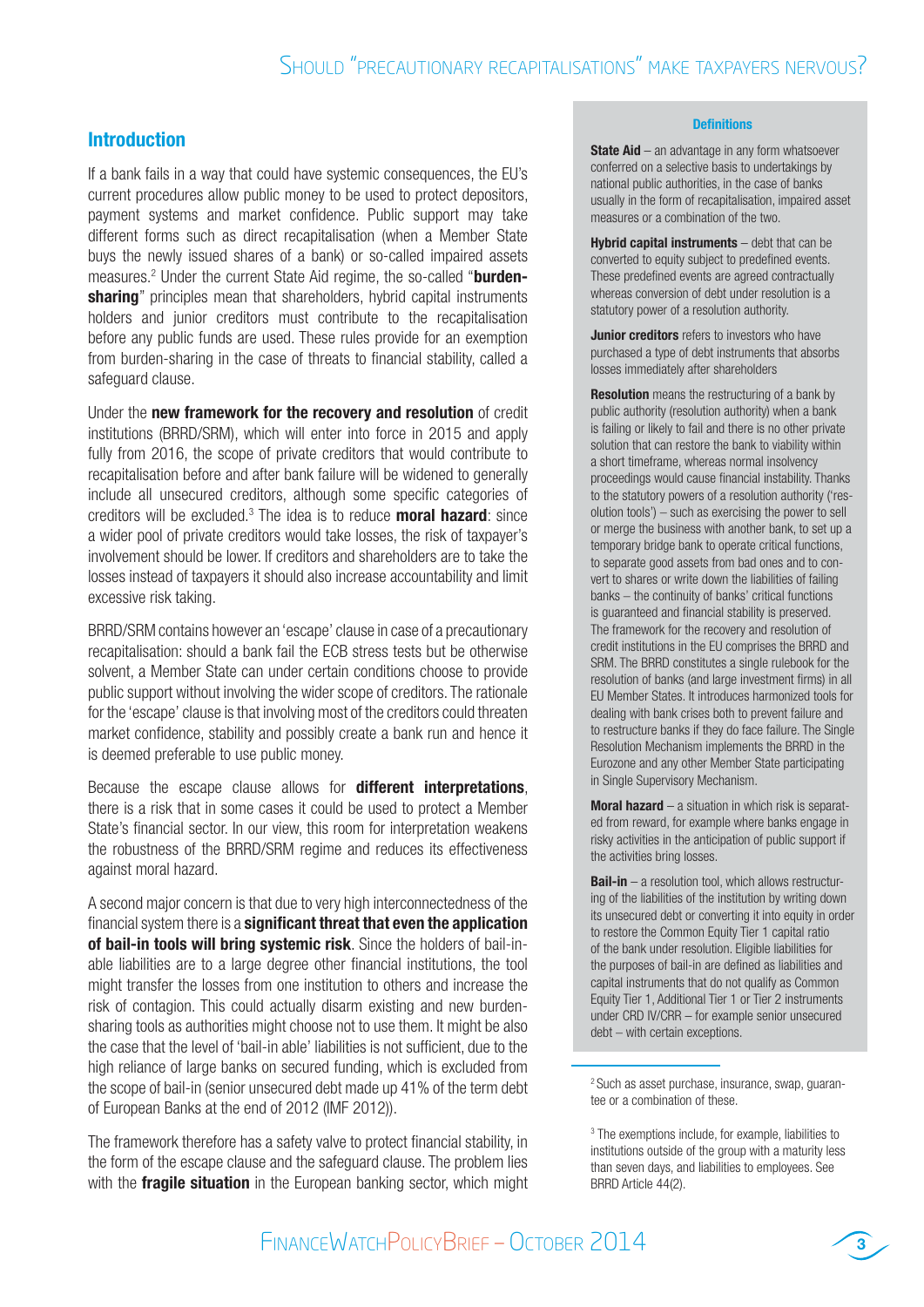# SHOULD "PRECAUTIONARY RECAPITALISATIONS" MAKE TAXPAYERS NERVOUS?

lead to the extensive use of these clauses. In other words competent authorities and Member States might still be reluctant to use tools designed to protect taxpayers for fear of harming financial stability (or if they are reluctant to place their banks under resolution). Those fears result from *interconnectedness and contagion effects* in the banking system and the financial system as a whole. Almost one quarter of bank assets have another bank as counterparty, which means that other banks' liabilities may be subject to burden-sharing/ bail-in. On top of that asset managers, pension funds and insurers are investors in the bank debt instruments that provide wholesale funding, further adding to the system's interconnectedness. And large banks (especially those with large investment banking operations – see BIS 2013) rely heavily on secured funding to finance their activities, which limits the 'bail-in-able' liabilities.<sup>4</sup> In a nutshell: the newly created system of resolution/burdensharing might not be effective unless further steps are taken.

# Why a resolution framework was needed and what does it actually mean?

Prior to the financial crisis there was no unified European framework to prevent and deal with bank failure.<sup>5</sup> It meant that banks were not obliged to have restructuring plans in place, which would describe the set of possible actions in case of trouble and authorities did not have any predefined tools to intervene early. Moreover there was no legal framework defining who would bear losses and in which order prior to bankruptcy. It meant that the failure of a systemic bank would bring a major disruption to the financial system. It also meant that taxpayers would be made to contribute earlier: since private creditors would bear losses only after a bank was declared bankrupt whereas bail-out was meant to prevent banks being declared bankrupt, so taxpayers were involved earlier in the process than private creditors.

In order to tackle this moral hazard issue it was decided to set the framework for the instruments and procedures used to deal with bank failure in a way that transfers bank losses to private creditors in an orderly manner before public support.

Those problems were addressed first by the European Commission in its Crisis Communications with regard to State Aid control and especially in its 2013 Communication through the introduction of burdensharing principles applied also to subordinated debt holders.<sup>6</sup> This new measure imposed a requirement that junior creditors would bear losses in addition to shareholders and hybrid capital holders before any public funds were injected into the bank.

From 2016 and with full implementation of bail-in, the **BRRD/SRM** should widen the scope of creditors absorbing the losses of banks to all unsecured liabilities.  $7, 8$ 

4 The minimum ratio of own funds and eligible liabilities needed to ensure that, if the bail-in tool were to be applied, losses could be absorbed and the capital ratio restored, is to be determined by the resolution authority after consulting the competent authority. The introduction of harmonized minimum levels in EU legislation has been left for a later decision.

5 "Normal" insolvency proceeedings are not considered suitable for banks as their application could lead to financial instability, for example through disruptions in the payment systems, loss of market confidence, bank runs etc.

6 Between 2008 and 2013 the European Commission adopted seven crisis communications constituting a framework for coordinated action to support the financial sector during the crisis, so as to ensure financial stability while minimising distortions of competition. These special rules are based on Article 107(3)(b) of the Treaty on the functioning of the EU (TFEU) which allows the Commission to approve state support to remedy a serious disturbance in the economy of a Member State. For further information see http://europa.eu/rapid/press-release\_MEMO-13-886 en.htm. The 2013 Communication is entitled "Communication from the Commission on the application, from 1 August 2013 , of State Aid rules to support measures in favour of banks in the context of the financial crisis", http://eur-lex.europa.eu/legal-content/EN/ALL/?uri=CELEX:52013XC0730(01).

7 Please note that the ESM's direct bank recapitalisation instrument would trigger bail-in already in 2015 but this instrument cannot be used as a precautionary measure (FAQ on the preliminary agreement on the future ESM direct bank recapitalisation instrument, www.esm.europa.eu/pdf/FAQPreliminaryDRIJune2014.pdf)

<sup>8</sup> As mentioned above, only insured depositors and some specific categories of unsecured creditors are freed from participation in bank recapitalisations. However the resoution authority may exempt further creditors subject to certain conditions.

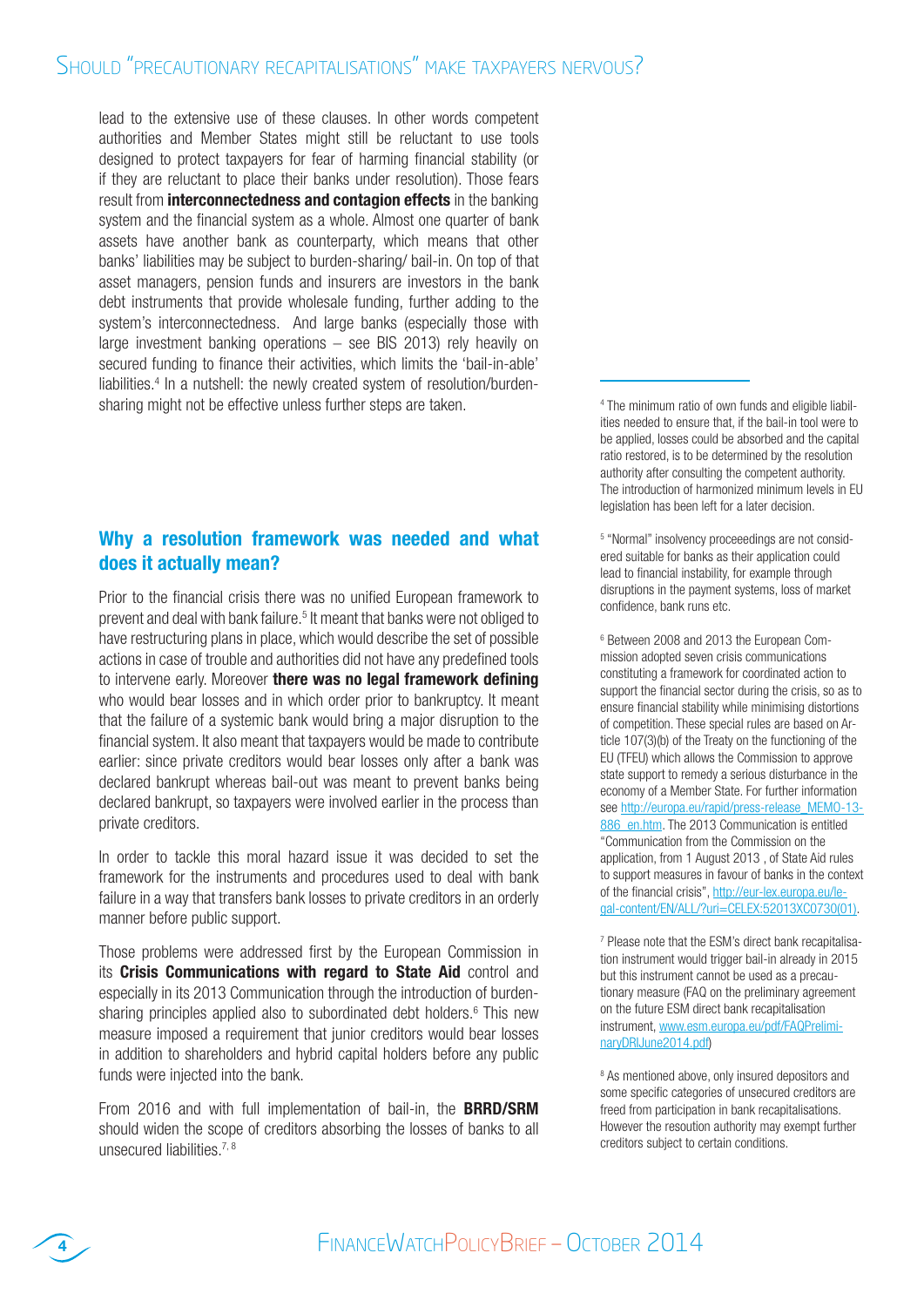Precautionary recapitalisation of a solvent bank



# Comprehensive assessment and ECB's call for forbearance

The European Central Bank (ECB) is preparing to take on new banking supervision tasks as part of a Single Supervisory Mechanism (SSM). The comprehensive assessment, a most important step undertaken by the ECB prior to taking over its supervisory role, is aimed at determining what the financial condition of banks really is and if they are able to survive possible future market turbulence. The comprehensive assessment consists of a backward-looking Asset Quality Review and forward-looking stress-tests, which are conducted simultaneously. The Asset Quality Review should result in banks' assets being valued correctly (adjustments in asset values or collateral values will be reflected in a bank's financial position) while the stress tests should show if a bank is able to withstand external shocks.

**Banks have undertaken measures to recapitalise** prior to the outcomes of a comprehensive assessment in order to pass this supervisory exercise: according to reports in the Financial Times they have raised Comprehensive assessment - a supervisory exercise performed by the ECB before taking over its supervisory role in November 2014, comprising two main pillars: asset quality review and stress test. The goals of the comprehensive assessment are threefold: transparency (enhancing the quality of information available about the condition of banks); repair (identifying and implementing any necessary corrective actions); and confidence building (assuring all stakeholders that banks are fundamentally sound and trustworthy).

**Asset quality review (AQR)**  $-$  a review of the quality of banks' assets, including the adequacy of asset and collateral valuation and related provisions in order to enhance the transparency of bank exposures.

**Stress test** – examines the resilience of banks' balance sheets to stress scenarios (hypothetical external shocks).

For further information, see http://www.ecb.europa. eu/ssm/assessment/html/index.en.html?6faf-700170bad41e6872ab2ca3a2d6d2

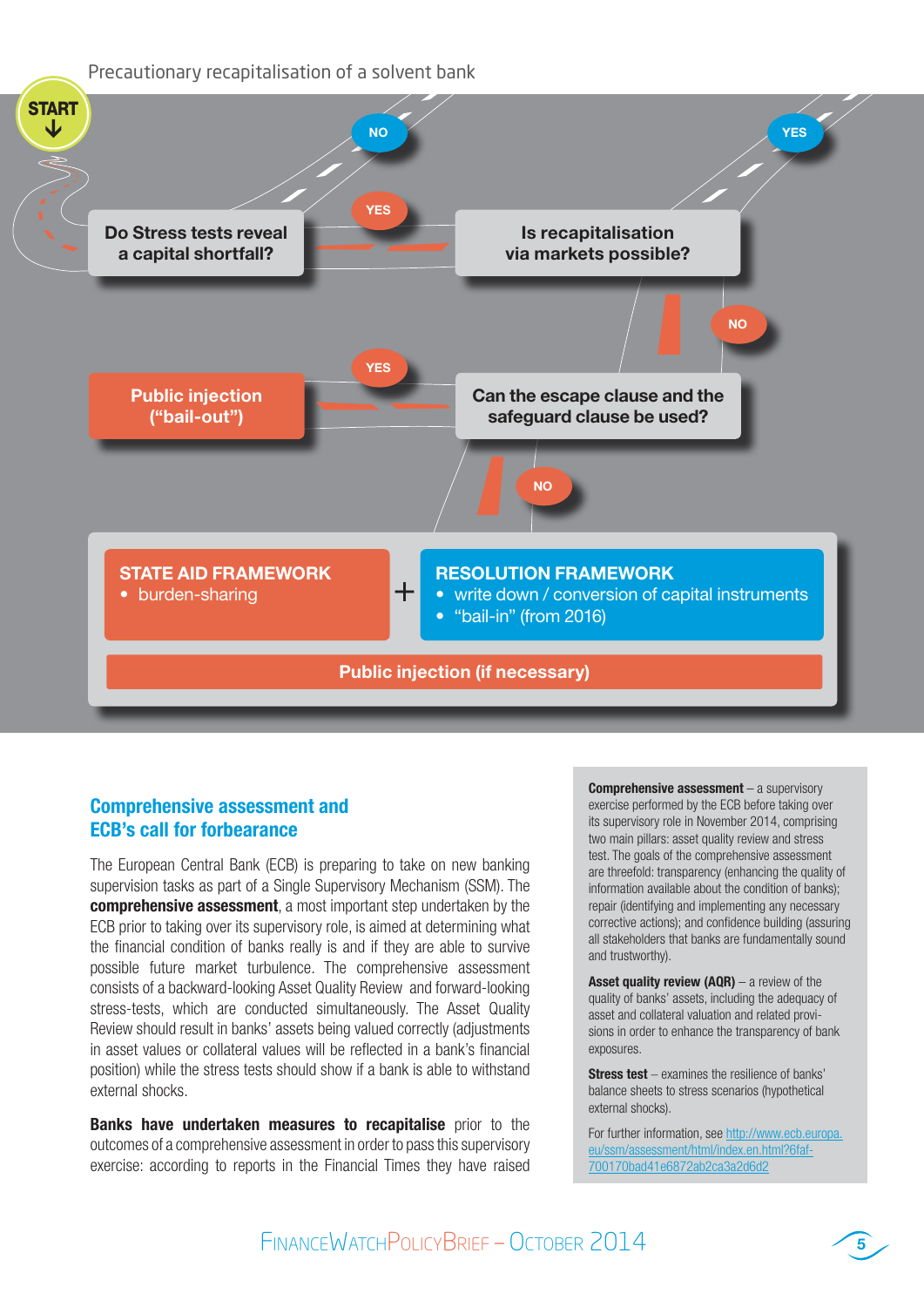€35.5bn in capital since last July and even the most troubled banks have been able to issue subordinated debt and convertible bonds (CoCos).<sup>9</sup>

Despite this progress, the vice president of the ECB underlined the possible need for the Commission to **show forbearance in the application** of safequard clauses to burden-sharing principles<sup>10</sup> within the framework in the Commission's 2013 Communication on State Aid. What does this mean in the context of the comprehensive assessment? The answer is not simple because of transitional provisions, the multitude of legal instruments and, last but not least, the fragile situation of the European banking sector.

# Outcomes of the comprehensive assessment versus state-aid rules

There are several possible outcomes for the comprehensive assessment, an exercise that should bring transparency to the situation of banks in Europe. As a starting point there are minimum capital requirements as forseen by CRD IV/CRR, calculated on the basis of a bank's financial position before the asset quality review (AQR).<sup>11</sup> The assesment is made by applying stress test scenarios (a baseline scenario and a more severe adverse scenario) to banks' regulatory capital, and then simultanously the results of AQR are integrated. Different capital ratios are set for the comprehensive assessment, depending on the scenario used.<sup>12</sup>

Various combinations of outcomes are possible but the most likely are that a bank either survives both scenarios, fails both scenarios, or survives the baseline scenario but fails the adverse scenario.

When a bank meets the CRD IV/ CRR capital requirements but is required to **raise additional capital** as a result of the comprehensive assessment, this should be done primarily via **market funding** (or other private solutions to generate capital such as retention of earnings). The assumption is that a bank in this situation should still be able to find investors. But if the institution is not able to find funds on the market for precautionary recapitalisation ('precautionary' since the bank's own funds meet the minimum capital requirements) or if there are too many banks or institutions requiring capital injections compared to the supply of funds, then the responsibility for any recapitalisation after the comprehensive assessment bounces back to **Member States**. In between those two solutions (capital raising via the market or public injections) there is a third possibility of contribution to the recapitalisation, namely the **contribution** of equity holders and junior creditors.

As already mentioned, the idea of equity holders' and junior creditors' contribution is well established in State Aid rules. The State Aid rules demand that the shareholders, hybrid capital instruments holders and junior creditors cover any capital shortfall to the maximum extent before any injection of public funds into the bank can be made.<sup>13</sup> It assures that the holders of capital and junior creditors bear responsibility for their investment decision and therefore reduces moral hazard. The participation Forbearance – relaxed application of existing rules.

**Safeguard clauses** to burden-sharing – burden-sharing might not be applied if the participation of capital holders and junior creditors in the recapitalisation would threaten financial stability or lead to disproportionate results.

**Burden-sharing**  $-$  the idea that a bank, its shareholders and its junior creditors should contribute to recapitalisation as much as possible with their own resources, in order to limit State Aid to the minimum necessary. Limiting State Aid improves competition between banks and across Member States in the single market and helps to address moral hazard. Adequate burden-sharing will normally entail losses being absorbed first by equity holders, then contributions by hybrid capital holders and subordinated debt holders. Hybrid capital and subordinated debt holders must contribute to reducing the capital shortfall to the maximum extent (there is no cap). Such contributions can take the form of either a conversion into Common Equity Tier 1 or a write-down of the principal of the instruments (see European Commission's 2013 Communication on State Aid).

9 Please note however that CoCo's can under strict conditions count as AT1 and T2 instruments under the CRR/CRD IV regime but can never constitute the highest quality capital, CET1.

<sup>10</sup> Speech by Mr Vítor Constâncio, Vice-President of the European Central Bank, at the OeNB Economics Conference, Vienna, 12 May 2014: http://www.bis. org/review/r140512b.htm

<sup>11</sup> The ratios applicable in 2014 and 2015 (without buffers) were: Common Equity Tier 1 (2014: 4.0 %; 2015: 4.5 %), Tier 1 (6%), Total capital ratio (8%) – Article 92 of CRR

<sup>12</sup> The ratios for the comprehensive assesment are 8 % CET 1 in the AQR and baseline scenario, and 5.5 % CET 1 in the adverse scenario

<sup>13</sup> The principles of burden-sharing (where holders of a bank's capital and subordinated debt instruments participate in the bank's recapitalisation) differentiate between a bank being above the EU regulatory minimum of capital requirements and a bank being under the regulatory minimum at the point when an injection of public funds is needed. In the first case hybrid capital instruments and subordinated debt (AT1, T2 and subordinated debt outside T2) must be converted into equity (CET 1) before State Aid is granted and therefore shareholders contribute through dilution (via related lower dividend and possible equity price decline). See Par. 43 and 44 of the European Commission's 2013 Communication on State Aid.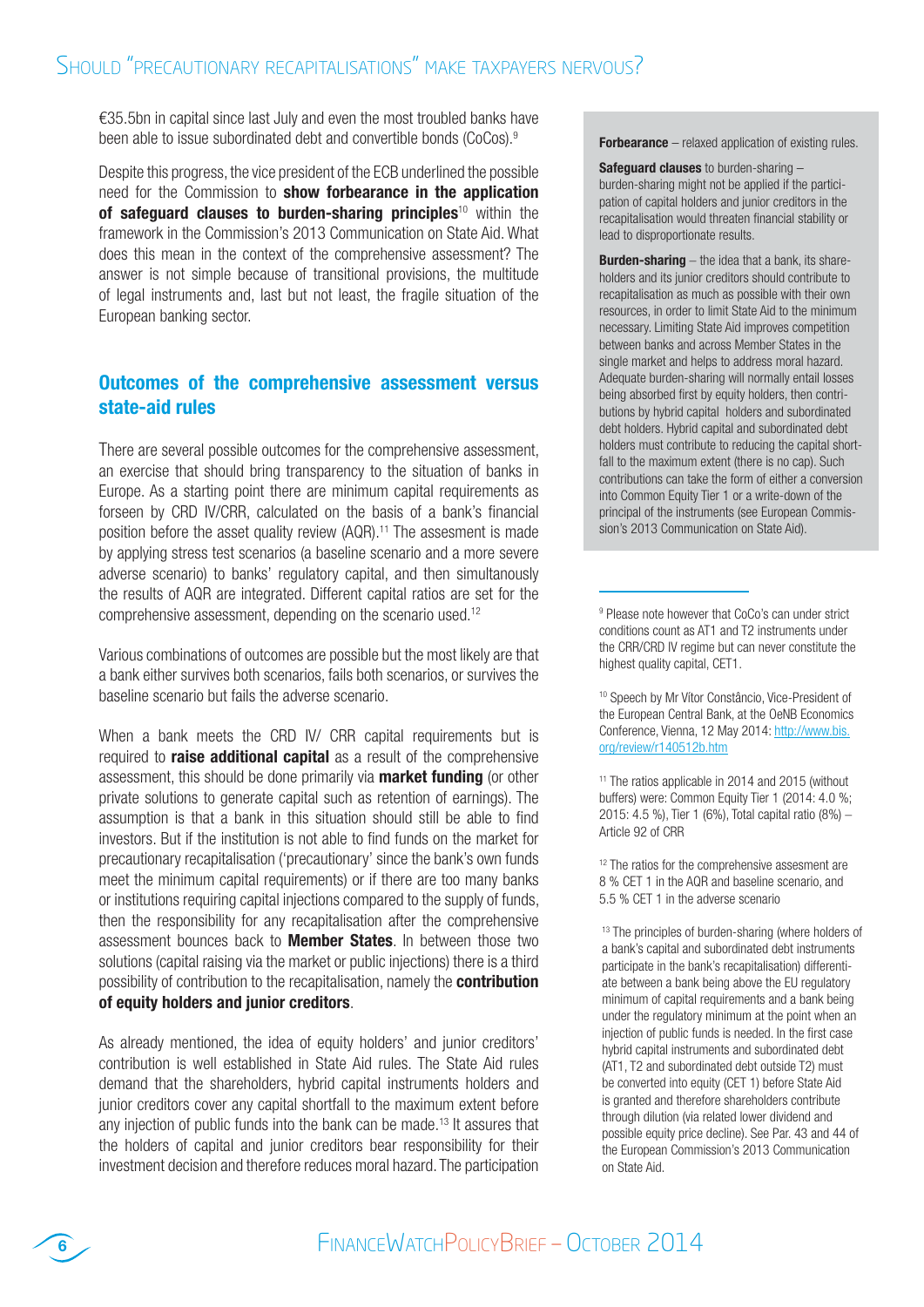can have the form of a write-off or conversion of capital instruments and/ or debt instruments.<sup>14</sup>

A so-called 'safeguard clause' in paragraph 45 of the 2013 Communication on State Aid allows however for exceptions to the burdensharing rules, meaning that shareholders, hybrid capital instrument holders and junior creditors will be freed from participation in cases where implementing those measures "would endanger financial stability or lead to disproportionate results". Theoretically it should be difficult to prove that without the precautionary public recapitalisation of a particular bank, overall financial stability would be endangered. But given the size, interconnectedness and contagion effects, it might not be so difficult to demonstrate. In practice it might be fairly easy for a competent authority/ Member State to gather arguments in favour of using safeguard clause and hence to provide aid to its national banks with taxpayer money without involving shareholders and junior creditors.<sup>15</sup>

# What will change after 2014?

The very same concept of participation of owners and creditors in bank recapitalisation is a foundation of the BRRD/SRM regime. Actions taken under the BRRD/SRM might be even more severe since a broader spectrum of bank creditors will suffer appropriate losses and bear an appropriate part of the costs arising from its recapitalisation, especially when the bail-in tool is used.

If the comprehensive assessment reveals capital shortfalls, banks will be expected to cover them within six to nine months after the disclosure of the results of the comprehensive assessment. Banks that do not raise funds in 2014, which is quite probable given that the supervisory exercise ends in October 2014, will be recapitalising with the resolution regime in force.16 If public funds are to be used, the Commission must ensure that the burden-sharing principles were applied in conformity with State Aid rules and the related provisions of BRRD/SRM before it can authorise such aid.<sup>17</sup>

Two systems should be better than one and certainly better than none. But as we highlight in this policy note in some cases the newly established BRRD/SRM tools may and will be out of the question. And **threats to** financial stability may also disable burden-sharing under state**aid**. As a result, there is a risk that taxpayers alone might be burdened with a bank's capital shortfall.

In the case of precautionary recapitalisation with public funds, which would theoretically only occur if a bank cannot find enough capital in the market and the burden-sharing applied is still insufficient, the BRRD/ SRM contains an 'escape clause' (in Articles 32 and 59 of BRRD) that can bypass the application of resolution tools and the writing off or conversion of relevant capital instruments. Thanks to the escape clause, a precautionary recapitalisation with public funds might fall outside the BRRD/SRM regime and be subject only to State Aid rules. That means that the status quo of rules regarding such recapitalisation will be maintained.

**Financial stability**  $-$  a definition used by the ECB describes financial stability as a condition in which the financial system – comprising financial intermediaries, markets and market infrastructures – is capable of withstanding shocks and the unravelling of financial imbalances in the financial intermediation process which are severe enough to significantly impair the allocation of savings to profitable investment opportunities.

14 It should be noted however that the burden-sharing principles should be implemented in national legislation and some Member States have adopted provisions that allow burden-sharing in all scenarios, whether a bank remains above or below the minimum regulatory capital requirements. Some Member States have provisions in place allowing them to undertake burden-sharing in resolution scenarios only when a bank is below the minimum regulatory capital requirements. In the latter case the Member States decided ex ante that precautionary recapitalisation cannot be made with public funds at all.

<sup>15</sup> It is however the European Commission that has 'the last say', as it assesses the compatibility of a precautionary recapitalization with the State Aid Framework as well as its compatibility with primary and secondary EU law. It is also worth noting that the European Commission has not used the safeguard clause yet, even when burden-sharing was applied in Spain or Slovenia.

<sup>16</sup> But until 2016 without the bail-in tool in force, with write down or conversion of relevant capital instruments (Article 59 of BRRD).

<sup>17</sup> See "Terms of Reference Applicable rules on addressing capital shortfalls and burden-sharing in the context of the Asset Quality Reviews and Stress Tests" agreed in the margins of the Ecofin Council meeting 8 July 2014,

http://italia2014.eu/media/1327/ecofin-asset-quality-reviews-and-stress-test.pdf

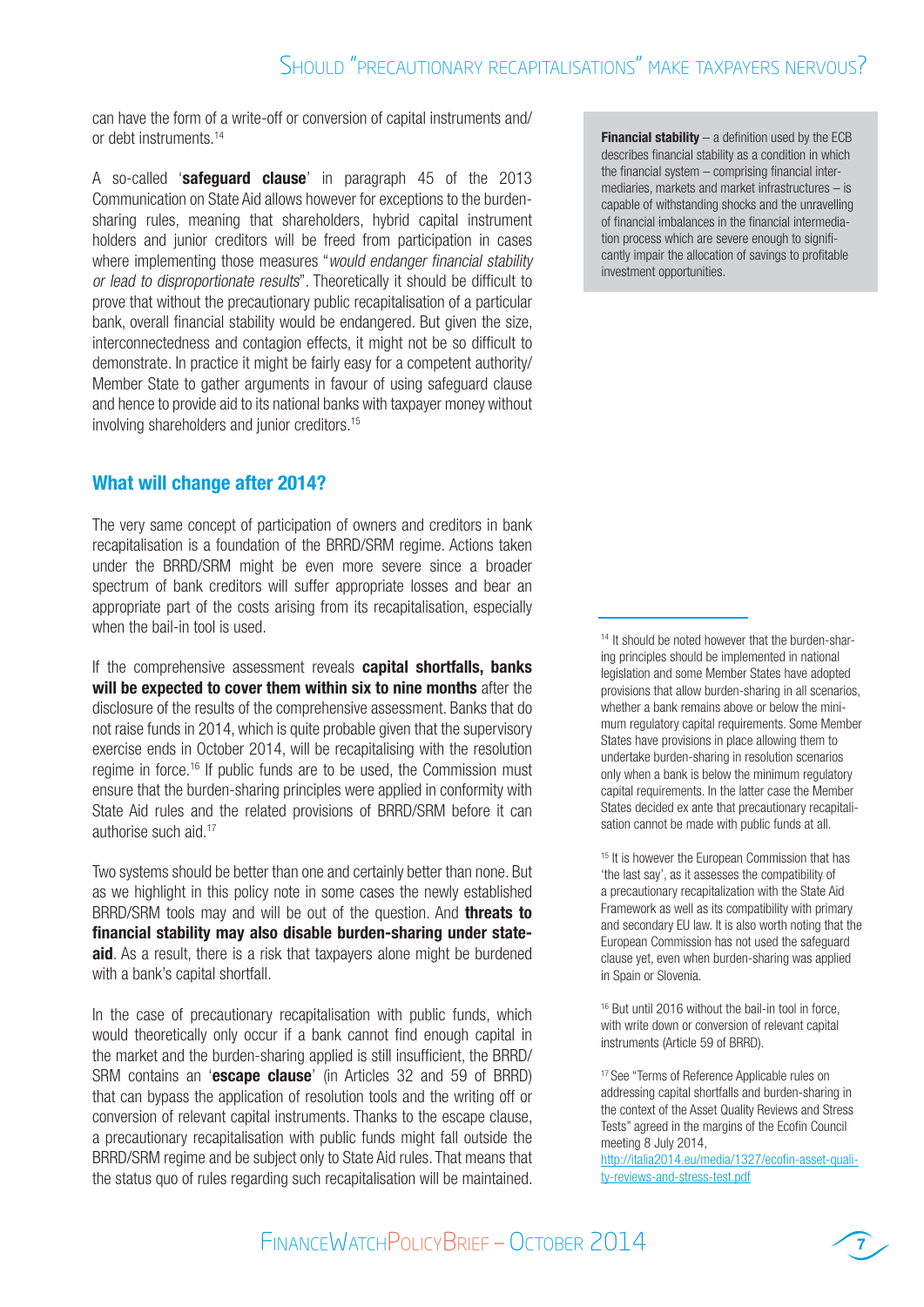Central to this issue is Article 32 of BRRD<sup>18</sup> (mirrored by Article 16 of SRM) which normally considers a bank that requires "extraordinary public financial support" to be failing and therefore subject to BRRD resolution rules, including the potential write-down or conversion of relevant capital instruments. But if public money is used to help a solvent bank to fill a capital shortfall revealed by the ECB's stress test or equivalent exercise (for example to preserve financial stability), then an exemption applies.

The cumulative conditions for the use of escape clause are as follows: a) the bank is solvent, b) the injection of funds shall be of precautionary and temporary nature and shall be proportionate to remedy the consequences of the serious disturbance and preserve financial stability, c) it shall not be used to offset losses that the institution has incurred or is likely to incur in the near future and d) last but not least the transaction is approved under the union State Aid framework (so after application of burden-sharing).

This escape clause is available in the current and any future supervisory exercises. While we understand the rationale and the supervisor's need to preserve market confidence and stability, the clause might have the opposite effect given the wide room for interpretation described below.

The way the BRRD/SRM escape clause will be interpreted will have an impact on the applicable regime in 2015 and later. Especially the condition that the injection shall not be used to offset losses that the institution has incurred or is likely to incur in the near future leaves some room for manoeuvre/interpretation. And it may be read that the escape clause is only applicable to a shortfall revealed in the adverse stress scenario. The room for interpretation does not go along with restoring trust in markets.

Moreover, preserving financial stability is a necessary condition for the use of the escape clause within the resolution framework, and one of two conditions needed for the use of the safeguard clause within the State Aid rules. Under the resolution regime it is the competent authority (the ECB for banks subject to the Banking Union) that confirms whether the conditions for precautionary recapitalization have been met. But under the State Aid rules, it is the European Commission that confirms whether burden-sharing was applied correctly or whether the safeguard clause could be used before approving a precautionary recapitalization. The two institutions might have different opinions on whether a threat to financial stability exists. 19

If the precautionary public recapitalisation falls outside the BRRD/SRM, the entering into force of bail-in in 2016 will actually make no difference – only hybrid capital instruments and subordinated debt holders will still be (potentially) included in the circle of investors contributing to recapitalisation when burden-sharing is applied.

#### Write down or conversion of relevant capital

instruments (Common Equity Tier 1, Additional Tier 1 or Tier 2) – a tool which under BRRD/SRM might be exercised independently of the resolution action or together with a resolution action. When a bank is failing or likely to fail, a write-down or conversion of relevant capital instruments should be exercised before any resolution action is taken since shareholders, hybrid capital instruments holders should contribute first.

**Resolution action** – a decision of a resolution authority to place a bank under resolution if it is falling or likely to fail, accompanied by the application of a resolution tool (exercising the power to sell or merge the business with another bank, to set up a temporary bridge bank to operate critical functions, to separate good assets from bad ones and to convert to shares or write down the liabilities of failing banks) and/or exercise of the resolution powers foreseen by BRRD/SRM, which are necessary to apply resolution tools described above (e.g. the transfer of shares).

<sup>18</sup> Article 32 (4) (d) of BRRD states that an institution shall be deemed to be failing or likely to fail if "extraordinary public financial support is required except when, in order to remedy a serious disturbance in the economy of a Member State and preserve financial stability, the extraordinary public financial support takes any of the following forms:

i) a State guarantee to back liquidity facilities provided by central banks according to the central banks' conditions;

ii) a State guarantee of newly issued liabilities; or

iii) an injection of own funds or purchase of capital instruments at prices and on terms that do not confer an advantage upon the institution, where neither the circumstances referred to in point (a), (b) or (c) of this paragraph nor the circumstances referred to in Article 59(3) are present at the time the public support is granted.

In each of the cases mentioned in points (d)(i), (ii) and (iii), the guarantee or equivalent measures shall be confined to solvent institutions and shall be conditional on final approval under the Union State Aid framework. Those measures shall be of a precautionary and temporary nature and shall be proportionate to remedy the consequences of the serious disturbance and shall not be used to offset losses that the institution has incurred or is likely to incur in the near future.

Support measures under point (d)(iii) shall be limited to injections necessary to address capital shortfall established in the national, Union or SSM-wide stress tests, asset quality reviews or equivalent exercises conducted by the European Central Bank, EBA or national authorities, where applicable, confirmed by the competent authority."

<sup>19</sup> The Commission has to assess the compatibility of measures undertaken with the State Aid Framework as well as their compatibility with primary and secondary EU law. It may also question the competent authority's assessment regarding all of the conditions set in BRRD/SRM (incl. its general assessment of whether the bank is failing or likely to fail or not).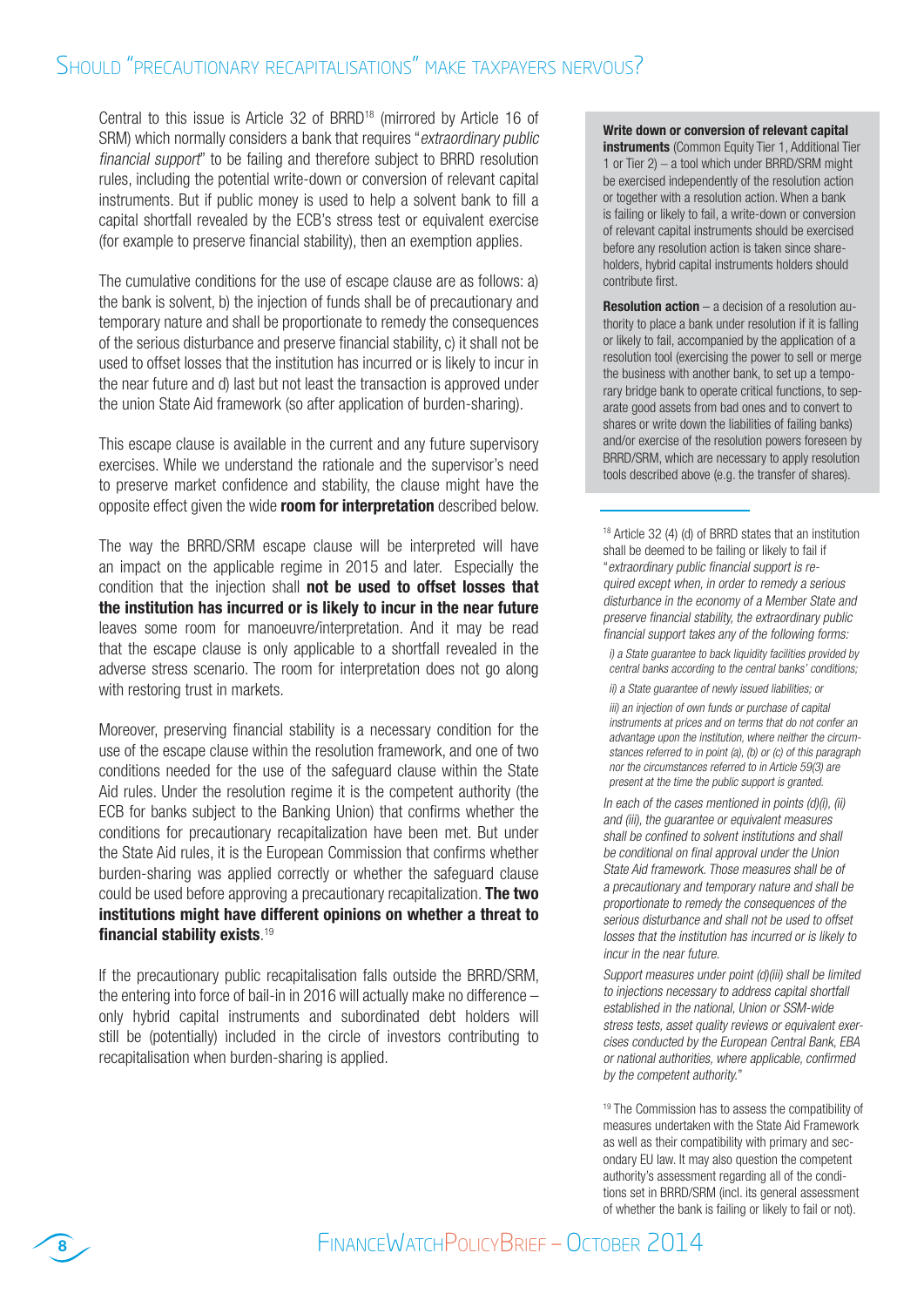### Interconnectedness of banks

Several measures show that bank interconnectedness remains high. The European Commission's April 2014 European Financial Stability and Integration Report flagged a **high level of bank equity cross-holdings**:

In other words, while banks have increased their overall levels of equity, the rise in loss-absorbing capacity of the industry as a whole has increased rather less. The same report shows a **high degree of** interconnectedness resulting from other asset classes:

Moreover the International Monetary Fund highlighted extremely high interconnectedness stemming from European banks' high reliance on wholesale funding, in average amounting to 61% of liabilities (IMF 2012). Institutional wholesale funding is provided by financial institutions, such as banks, securities firms, insurance companies, asset management companies, and money market funds. If it is secured funding it won't be contributing to the recapitalization via write-off or conversion, which limits the impact of this tool.

"Between 2008 and June 2013, out of the €630 bn of capital increase in aggregate terms, €400bn correspond to increases in interbank positions and only €230bn represent fresh capital injected from outside the banking system." (European Commission 2014)

> "Interconnectedness through other instruments (bonds and loans) has declined after it peaked in 2009. Nevertheless, overall interconnectedness remains high: the counterparty for 24 percent of Euro area banking assets (or €7,400bn) is another Euro area bank (December 2013)."

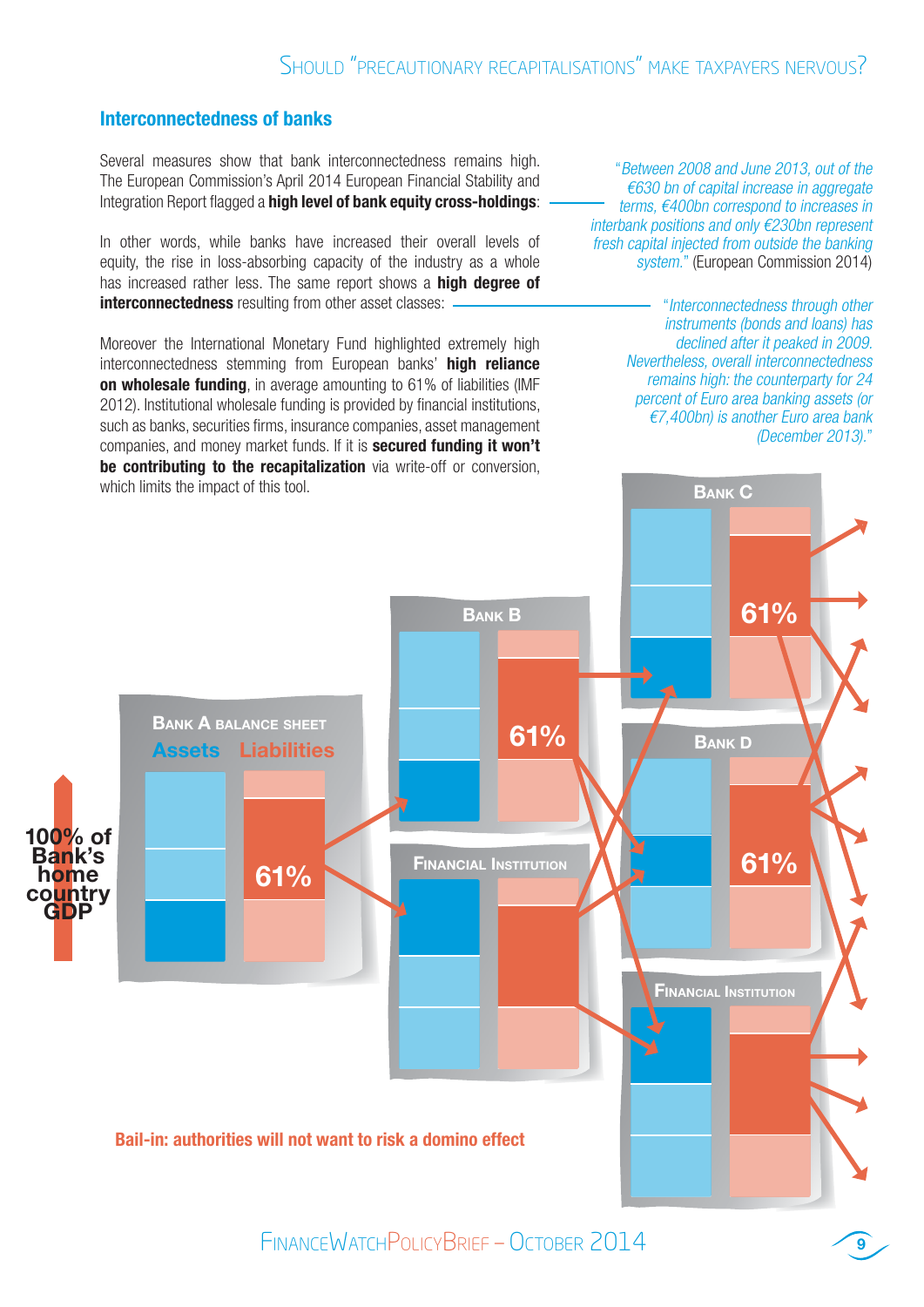Of the 40 global banks with liabilities greater than 50% of domestic GDP, 29 are in the EU. Seven EU banks have liabilities greater than 100% of domestic GDP (ESRB 2014).

These figures may explain the ECB's reluctance, as macro and micro single supervisor, to transfer losses into another part of the financial system via burden-sharing or bail-in tools. If the capital instruments or liabilities are written off or converted it means that the investor is suffering losses. It is again a question of who will suffer and to what extent. Or, putting it in other words: there is a difficult balancing act to be undertaken when imposing losses. We believe that is why the ECB is underlining the importance of safeguard clauses. It is not a surprise given the aim of preserving financial stability and restoring market confidence.

The interconnectednessof European megabanks might be directly attributed to their business models and the resulting composition of their balance sheets. Bank balance sheets grew especially due to market activities (trading, market making, underwriting etc.). As a consequence of this shift in business model megabanks hold large trading inventories on the asset side and rely on wholesale funding on the liabilities side.<sup>20</sup> This balance sheet size and composition makes banks too interconnected to deal with losses resulting from the application of the burden-sharing mechanism if they are another bank's creditor. It hampers the credibility of the bail-in tool and of the resolution regime as a whole since public authorities will not risk a domino effect. On the other hand, if the funding provided by other financial institutions is secured it remains out of the scope of bail-in, limiting the options for recapitalization. A strong separation of banking activities, which is recommended in the next section, is one of the main measures, which could address this problem effectively – after separation there would be a safer, less interconnected, more resilient deposit taking bank and legally separated investment entity, which would not be too interconnected too fail. For a more detailed explanation of this, please see "Europe's banking trilemma" (Finance Watch 2013).

Interconnectedness – inter-linkages between banks and between banks and non-banks on (1) the liabilities side (e.g. funding via repo and short-term debt) as well on (2) the asset side (holdings of financial assets issued by other banks and non-banks) and (3) off-balance sheet positions (guarantees etc.). Banks can also be interconnected if they hold similar asset portfolios as each other, since unfavourable market movements will affect them at the same time.

Interconnectedness risk materializes when illiquidity and losses in one institution translate to illiquidity and losses in others. The speed and extent of this process is of major importance. Inter-linkages have been central to megabanks' focus on wholesale funding, securities financing transactions and derivatives.

A more broad and universal concept of financial interconnection, referring also to countries' interconnectedness, was developed by the IMF ("Understanding Financial Interconnectedness", 4 October 2010, http://www.imf.org/external/np/pp/ eng/2010/100410.pdf)

<sup>&</sup>lt;sup>20</sup> In contrast to traditional bank business models where the assets are mainly loans and the liabilites are funded to a much greater extent with deposits.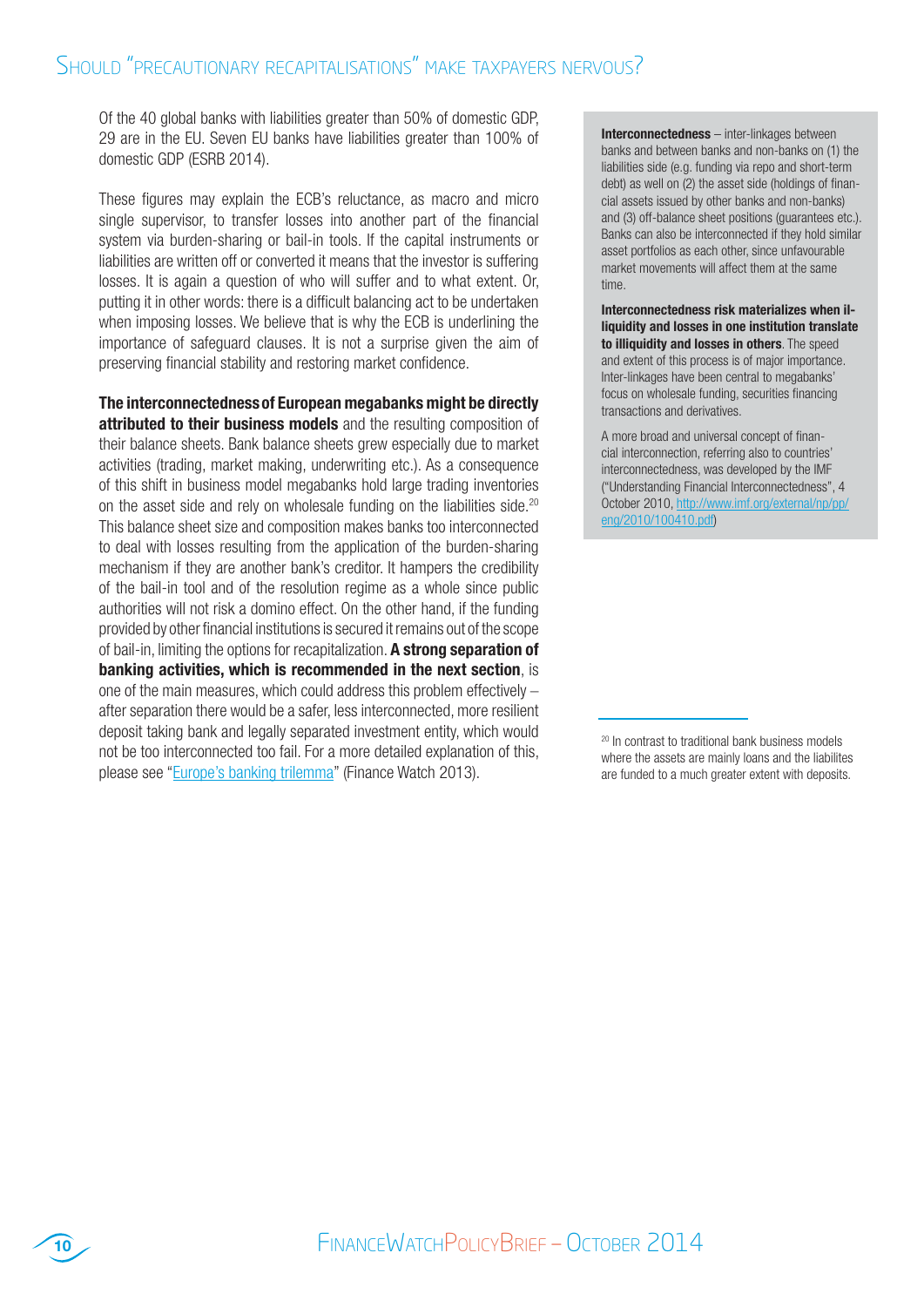### Conclusion

The comprehensive assessment of banks might reveal capital shortfalls even when banks are otherwise solvent. What will happen if a bank that needs to raise capital after the assessment cannot do so in private markets?

The current rules (State Aid) and the new rules (BRRD/ SRM) require existing investors to contribute to a bank's recapitalisation before any public funds can be injected. However, a series of safeguards and escape clauses allow public authorities to let these private investors 'off the hook' especially if financial stability is at risk, in which case public money can be used to recapitalise the bank instead.

Safeguard or escape clauses are needed to protect financial stability and to add flexibility to the framework. However, the room for interpretation on the use of the BRRD/SRM's escape clause undermines market confidence and the level playing field. It might also worsen moral hazard given the sector's fragile situation and interconnectedness, especially if those clauses are used extensively.

In our view the competent authorities/ Member States will only be confident enough to use the BRRD/SRM/burden-sharing tools if the current levels of complexity and interconnectedness in the EU banking sector are significantly reduced; authorities will not want to risk a domino effect. Dealing with those issues should make the system of protection against bail-outs more effective and the tools, which are finally in place, credible.

In other words, there is a fundamental need to address the source of the threats to financial stability.

An effective separation of EU banking activities is one of the main measures needed to restore credibility to this system of protection against bail-outs. After separation there would be a safer, less interconnected, more resilient deposit taking bank and legally separated, smaller investment banking entity. Separation of trading activities would stop the rapid growth of bank balance sheets and excessive risk taking and would limit the system's interconnectedness resulting from overreliance on wholesale funding (see OECD 2013). Without those steps even a 'precautionary' recapitalisation might involve taxpayers, never mind the public involvement that would be needed in a genuine systemic crisis. The 29 January 2014 proposal by the Commission on banking structural reform, which sets the right ambition and strikes the right balance, should thus be supported and reinforced by the Parliament.

#### Further reading:

Finance Watch – "Europe's Banking Trilemma – Why banking reform is essential for a successful Banking Union", September 2013 http://www.finance-watch.org/our-work/publications/687-europe-banking-trilemma

Finance Watch – "Structural reform to refocus banks on the real economy", August 2014 http://www.finance-watch.org/our-work/publications/898-fw-policy-brief-august-2014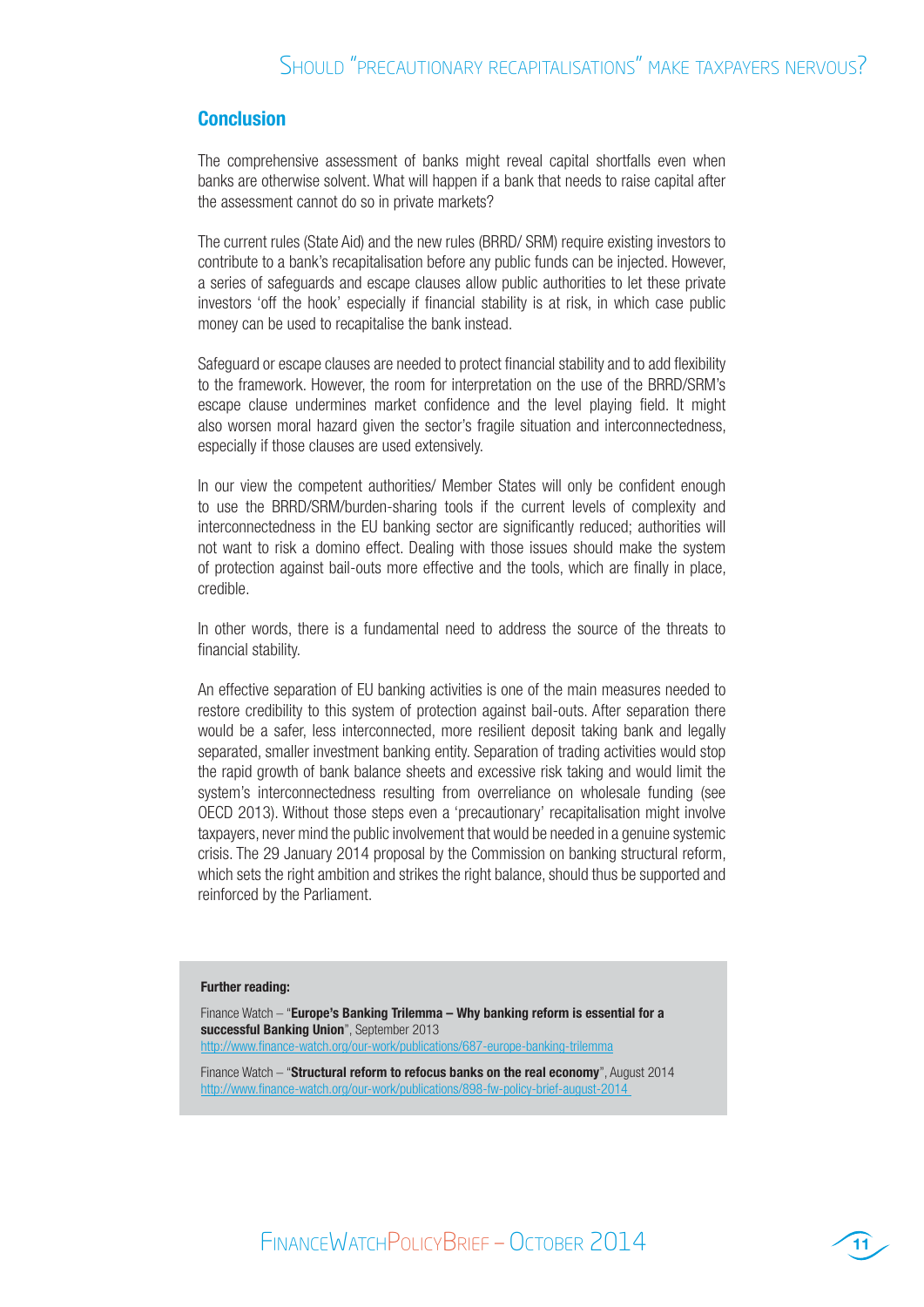# **REFERENCES**

- BIS, 2013. Committee on the Global Financial System (CGFS) Papers No 49 ,"Asset encumbrance, financial reform and the demand for collateral assets", May 2013 [online available at: www.bis.org/publ/cgfs49.pdf].
- European Commission, 2014. Staff Working Document, "European Financial Stability and Integration Report 2013", SWD(2014) 170, 28 April 2014 [online available at: http://ec.europa.eu/internal\_market/economic\_analysis/docs/ efsir/140428-efsir-2013\_en.pdf].
- ESRB, 2014. European Systemic Risk Board, Reports of the Advisory Scientific Committee No. 4, "Is Europe Overbanked?", June 2014 [online available at: http://www.esrb.europa.eu/pub/pdf/asc/Reports ASC 4 1406. pdf?fb8e1b9de477f5b4a8a61e802f9e842b].
- Finance Watch, 2013. "Europe's Banking Trilemma Why banking reform is essential for a successful Banking Union", 5 September 2013 [online available at: http://www.finance-watch.org/our-work/publications/687].
- Financial Times, 2014. "EU banks binge on capital to avoid stress test failure", 6 May 2014 [online available at: http:// www.ft.com/cms/s/0/bfd0ca74-d1fb-11e3-8ff4-00144feabdc0.html]; [online available at: "Greek bank borrowing costs fall", 24 April 2014 [online available at: http://www.ft.com/cms/s/0/7a5c8894-cbc4-11e3-9f27-00144feabdc0.html]; "Midsized Europe periphery banks set for cocos push", 25 May 2014 [online available at: http://www.ft.com/intl/cms/ s/0/762daed4-e40a-11e3-a73a-00144feabdc0.html].
- IMF, 2012. Working Paper No. 12/299, Le Lesle, V., "Bank Debt in Europe "Are Funding Models Broken", 20 December 2012 [online available at: http://www.imf.org/external/pubs/ft/wp/2012/wp12299.pdf].
- OECD, 2013. OECD Journal: Financial Market Trends 2014, Volume 2013/2, Blundell-Wignall et al, "Bank business models and the Basel system: Complexity and interconnectedness" [online available at: http://www.oecd.org/finance/financialmarkets/Bank-Business-Models-Basel-2013.pdf].

BRRD – Directive (EU) No 2014/59 of the European Parliament and of the Council of 15 May 2014 establishing a framework for the recovery and resolution of credit institutions and investment firms and amending Council Directive 82/891/ EEC, and Directives 2001/24/EC, 2002/47/EC, 2004/25/EC, 2005/56/EC, 2007/36/EC, 2011/35/EU, 2012/30/EU and 2013/36/EU, and Regulations (EU) No 1093/2010 and (EU) No 648/2012 [online available at: http://eur-lex.europa.eu/ legal-content/EN/TXT/PDF/?uri=OJ:JOL\_2014\_173\_R\_0008&from=EN].

- Commission's 2013 Communication on State Aid Communication from the Commission on the application, from 1 August 2013, of State Aid rules to support measures in favour of banks in the context of the financial crisis ('Banking Communication') [online available at: http://eur-lex.europa.eu/legal-content/EN/ALL/?uri=CELEX:52013XC0730(01)].
- CRD IV Directive (EU) No 2013/36 of the European Parliament and of the Council of 26 June 2013 on access to the activity of credit institutions and the prudential supervision of credit institutions and investment firms, amending Directive 2002/87/EC and repealing Directives 2006/48/EC and 2006/49/EC [online available at: http://eur-lex.europa.eu/legalcontent/EN/TXT/?uri=uriserv:OJ.L\_.2013.176.01.0338.01.ENG].
- CRR Regulation (EU) No 575/2013 of the European Parliament and of the Council of 26 June 2013 on prudential requirements for credit institutions and investment firms and amending Regulation no 648/2012 [online available at: http://eur-lex. europa.eu/legal-content/EN/TXT/?uri=uriserv:OJ.L\_.2013.176.01.0001.01.ENG].
- SRM Regulation (EU) No 806/2014 of the European Parliament and of the Council of 15 July 2014 establishing uniform rules and a uniform procedure for the resolution of credit institutions and certain investment firms in the framework of a Single Resolution Mechanism and a Single Bank Resolution Fund and amending Regulation (EU) No 1093/2010 of the European Parliament and of the Council [online available at: http://eur-lex.europa.eu/legal-content/EN/ TXT/?uri=CELEX:32014R0806].

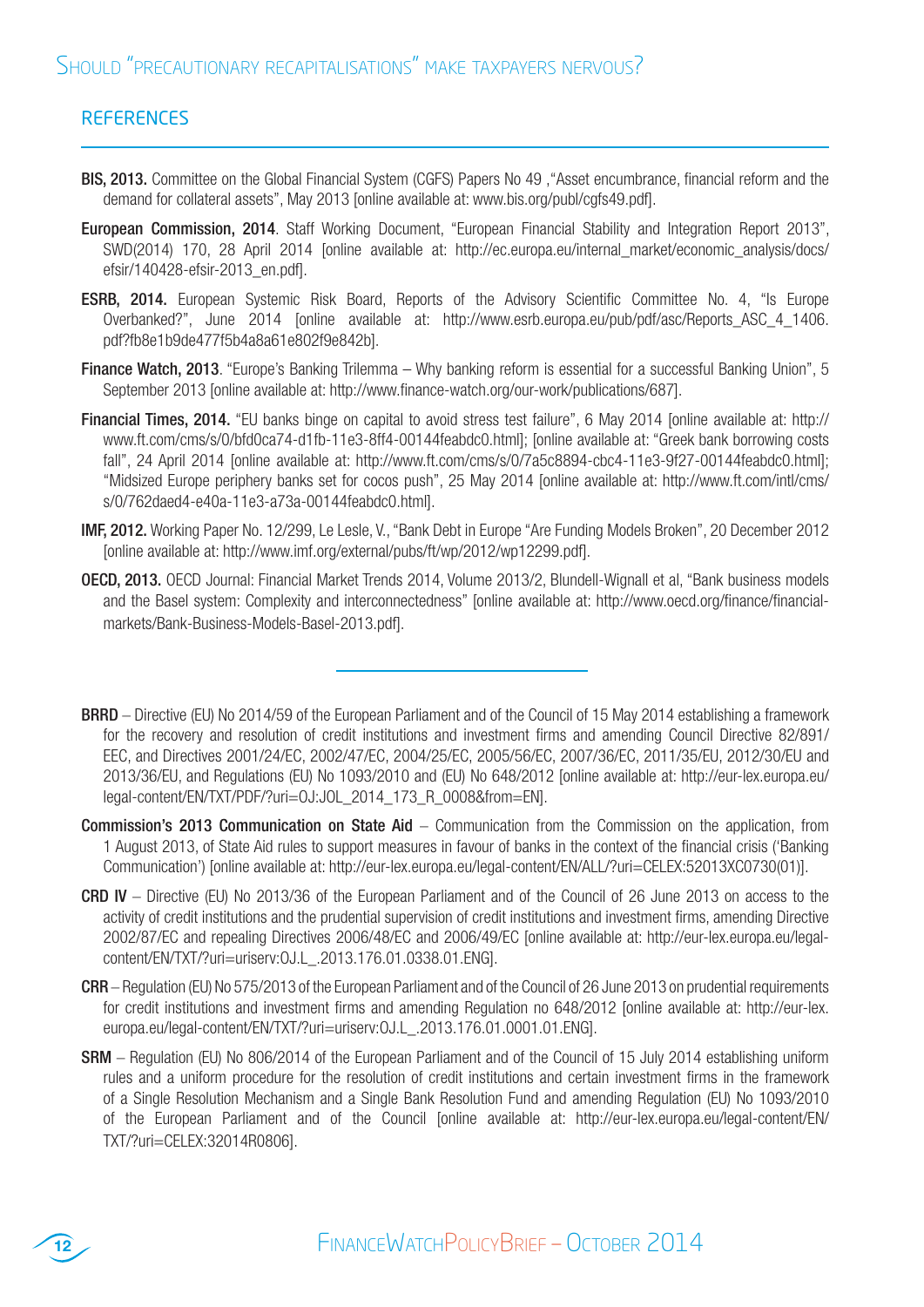© Finance Watch 2014. All rights reserved. The contents of this report may be freely used or reproduced without permission provided the original meaning and context are not altered in any way. Where third party copyright has been acknowledged, permission must be sought from the third party directly. For enquiries relating to this Policy Brief, please email contact@ finance-watch.org. This electronic publication, as well as previous issues of the Finance Watch Policy Briefs, is available at www.finance-watch.org.

Finance Watch has received funding from the European Union to implement its work programme. There is no implied endorsement by the EU or the European Commission of Finance Watch's work, which remains the sole responsibility of Finance Watch.